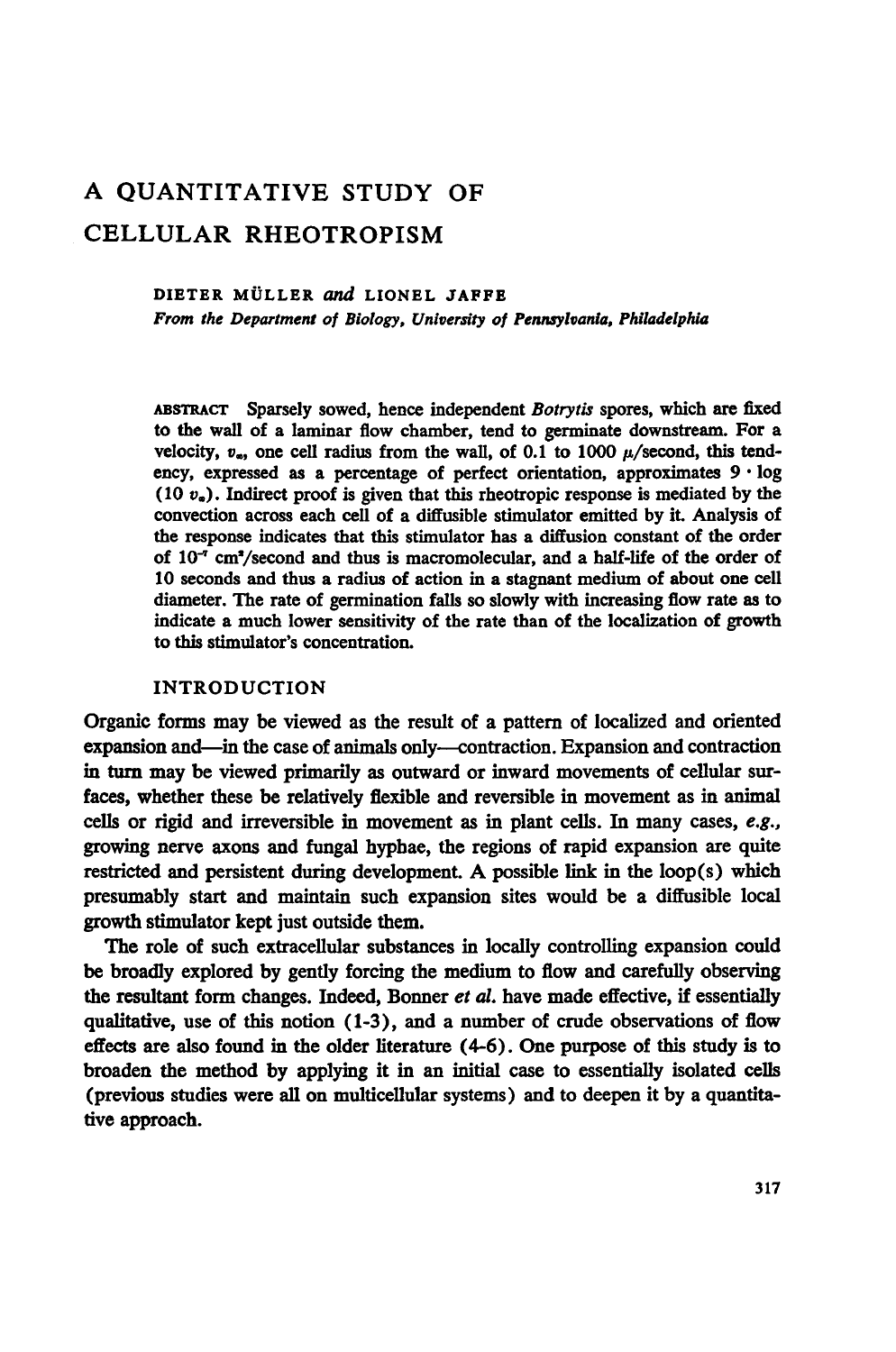Fungal cells are a favorable object for such a study since the frequency and course of hyphal anastomoses has long suggested the significance of extracellular local tip growth stimulators (7). In particular, such observations were made long ago upon hyphae of *Botrytis*, a common imperfect fungus parasitic upon many higher plants (8). There is even a very old and crude report-one in which the term, rheotropism was coined—of growth downstream in young *Botrytis* hyphae and upstream in older ones (4).

To simplify quantitative study, our measurements were restricted to the direction of germination of Botrytis spores grown under steady flow. The idea (Fig. 1) was to



FIGURE <sup>1</sup> Idea of the experiment.

wash stimulator away most effectively from each cell's upstream pole leaving it relatively concentrated to leeward and thus to effect a tendency to grow downstream.

#### MATERIALS AND METHODS

Source of Botrytis Spores. The strain of B. cinerea was that used before (9), and yields ovoid spores averaging about  $8 \times 11\mu$ . It was maintained by serial culture on 5 mm-deep layers of autoclaved 6.5 per cent Difco Sabouraud dextrose agar in 5 cm pyrex Petri dishes, which were kept at  $23^{\circ}$ C in dark and sealed 2 liter cans from innoculation until harvesting. Concentrated stock suspensions of spores in inert liquid FC-75' were prepared by shaking spores from four 2-week-old cultures into 40 cc of this fluid and straining out cell clumps through a nickel screen perforated by  $20\mu$  diameter holes.<sup>\*</sup> These were stored at 4°C in the dark. A test showed no fall in germinability after <sup>60</sup> days of such storage, but suspensions more than 3 weeks old were not used in this flow study.

Sowing Spores. Dry spores were fixed to the nickel-reinforced polyethylene roofs of the flow chambers shown schematically in Fig. 2. They were evenly distributed in the desired region(s) and concentration(s) as follows: Such a roof was clamped between a plastic block (electrified by rubbing with filter paper) and a 3mm-thick aluminum stencil. A 2mm-deep aliquot of an appropriate concentration of <sup>a</sup> suspension of spores in FC-75 was squirted into <sup>a</sup> channel of the stencil. A minute later the cells had thus been electro-

<sup>1</sup> Fluorochemical 75 made by Minnesota Mining and Manufacturing Company, St. Paul: "Principally isomers of perfluoro cyclic ether  $C_8F_{16}O$ ."

<sup>2</sup> Type 125W made by Perforated Products Company, Brookline, Massachusetts.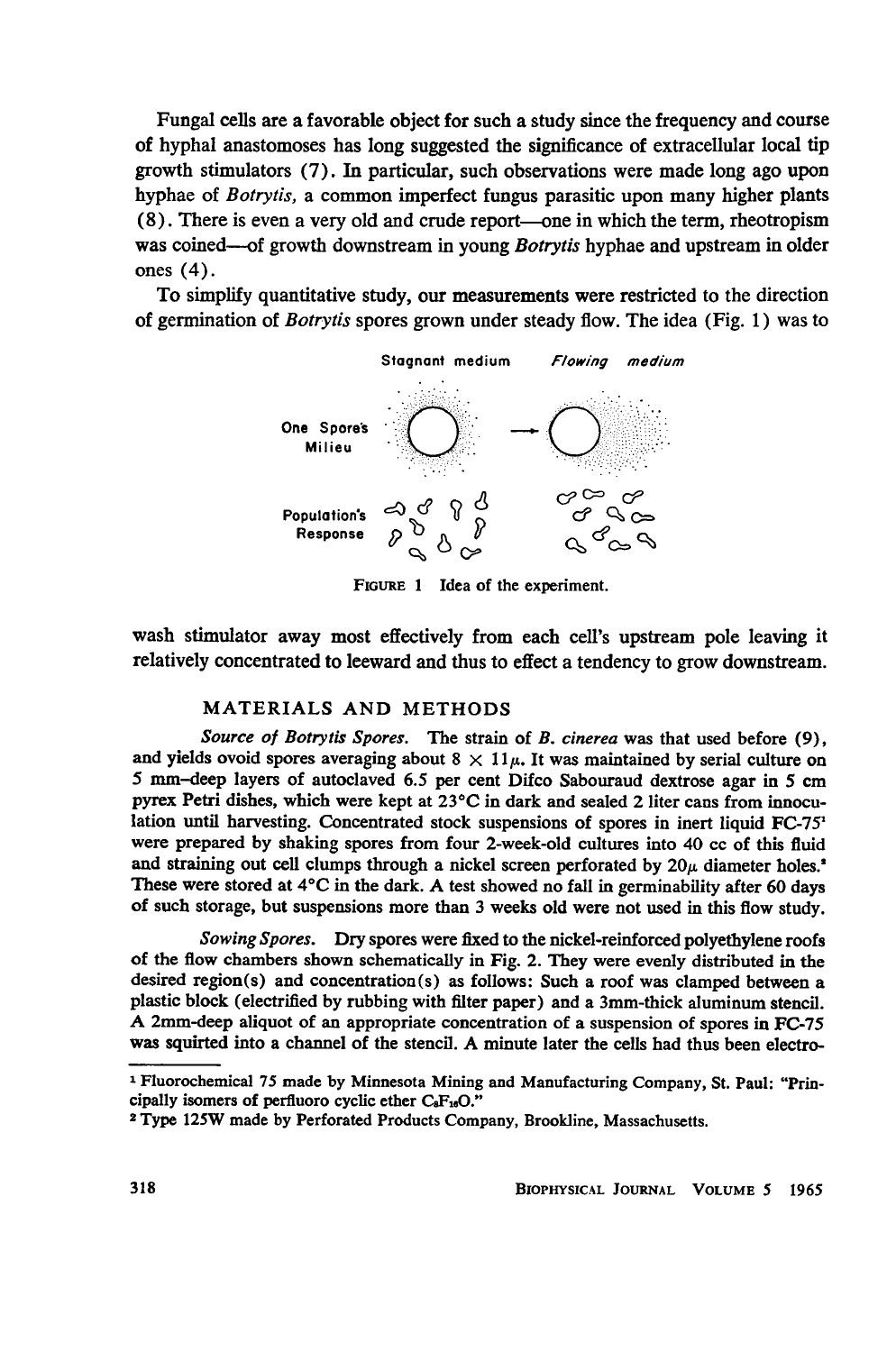

FiGuxE 2 Diagrammatic views of the flow chamber. Source and sink of fluid relatively larger than shown. Supports, clamps, connectors, and dark box not shown.  $R =$ Two liter reservoir;  $I =$  no. 18 black Teflon inlet tube;  $Ro =$  Roof of 0.1 mm thick polyethylene reinforced with nickel screen. (This was made by fusing two layers of  $50\mu$ -thick polyethylene at 128°C with a nickle screen,  $50\mu$  thick containing 60 per cent open area produced by <sup>a</sup> hexagonal array of 1.3 mm diameter holes. This is the <sup>15</sup> sp screen of Perforated Products Incorporated, Brookline, Massachusetts.)  $S =$  Sides of Teflon separator;  $F =$  Floor made of quartz microslide perforated by 1 mm inlet and outlet holes;  $0 =$  no. 18 Teflon outlet tube;  $Re =$  Resistor of long Teflon tubing;  $B =$  Support block of type 5052 aluminum.

statically precipitated on the desired surface of the polyethylene. Then the bulk of the now cell-free fluorochemical was removed, the roof freed from the sandwich, and the residual fluid quickly evaporated. Similarly, but without the need for a bounding stencil, spores were precipitated on the bottom of polystyrene Petris used in companion cell interaction studies.

Wetting Spores. Each spore-bearing roof was clamped on to a flow chamber (Fig. 2). To wet the spores and begin their development, each stopcock was opened and growth medium from the reservoir filled its chamber in less than <sup>1</sup> minute. To avoid trapping large bubbles under regions of highly concentrated cells, it was necessary to fill chambers having such areas with medium degassed by boiling and then continue perfusion with the standard aerated medium. Similarly, in the companion cell interaction studies, spores were first wet with degassed medium which was replaced by aerated fluid; here this procedure served to avoid the persistence of minute bubbles between pairs of nearby cells.

The forces acting upon the cells during filling, particularly by the air-water interface at the fluid front, are relatively large. So to help minimize cell movements, a Teflon block electrified by rubbing was placed on top of the roof during filling only. The number of cells detached from the roofs during filling (and afterwards) was negligible. However, the cells slid and turned so much during filling as to suggest that residues of this brief but violent process might orient germination. Such ambiguities were minimized by filling different chambers, subsequently run at different flow rates, in an identical way. Such equal filling was attained with groups of chambers covering a one hundredfold rate range by varying only the resistance tubing after the chambers and attaching these components after filling the chambers.

DIETER MULLER AND LIONEL JAFFE Cellular Rheotropism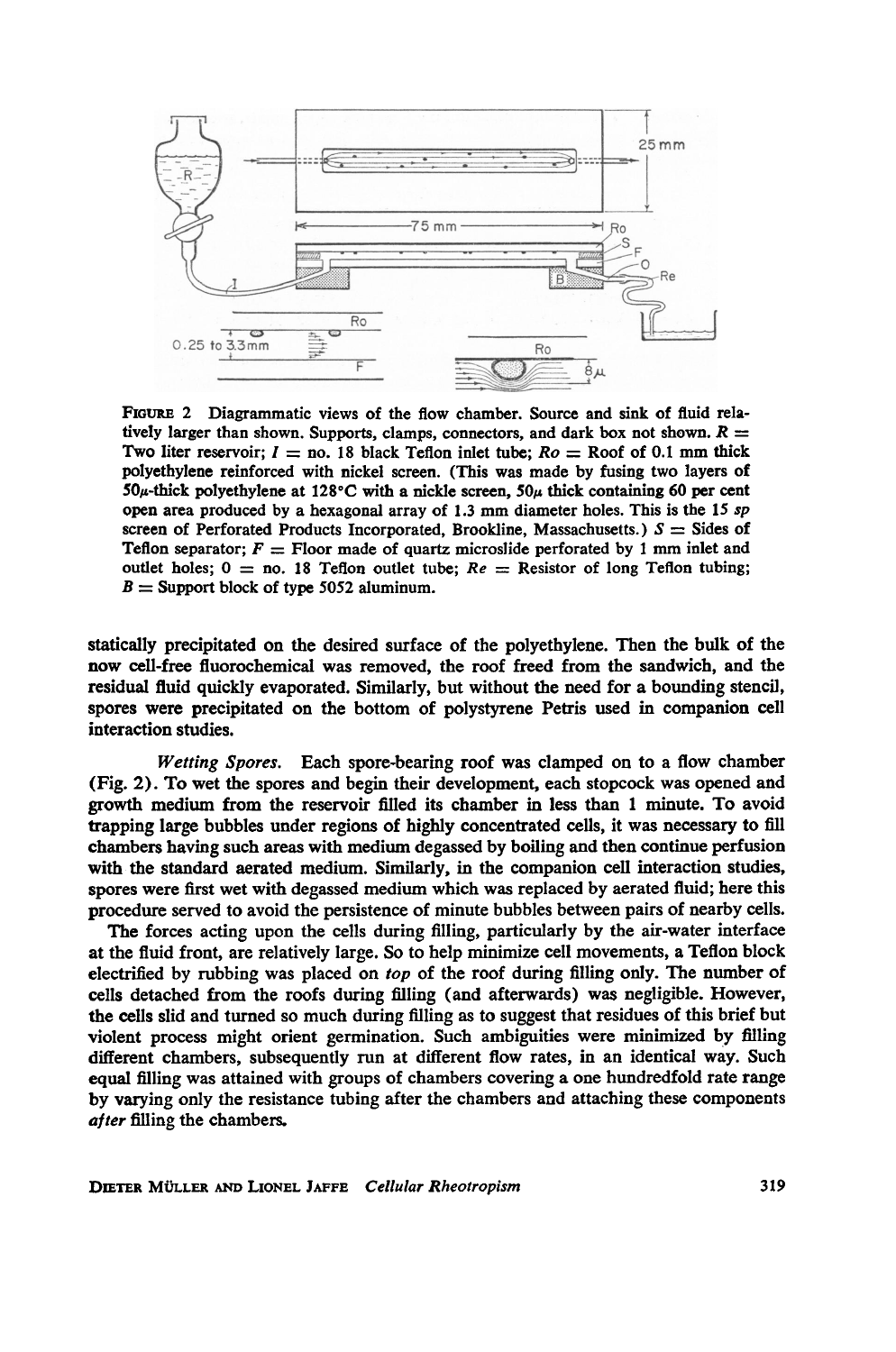Medium. The standard medium, used in most experiments, was a 0.07 per cent Czapek-Dox broth, made up from reagent grade salts dissolved in water redistilled from glass, aerated, and filtered through <sup>a</sup> type HA millipore filter. Its composition follows:

| Ingredient                           | Per Cent           | <b>Molarity</b>       |
|--------------------------------------|--------------------|-----------------------|
| Sucrose                              | 0.06               | $1.75 \times 10^{-8}$ |
| NaNO2                                | 0.006              | $7.1 \times 10^{-4}$  |
| K.HPO'                               | 0.002              | $1.15 \times 10^{-4}$ |
| KCl                                  | 0.001              | $1.34 \times 10^{-4}$ |
| MgSO <sub>4</sub> ·7H <sub>2</sub> O | 0.001              | $3.8 \times 10^{-5}$  |
| FeSO.7H <sub>2</sub> O               | $2 \times 10^{-5}$ | $7.2 \times 10^{-7}$  |

This standard medium was supplemented with about  $0.7$  per cent  $15,000$  CPs Methocel HG3 to raise its viscosity one hundredfold when so desired; the viscosity was checked with an Ubbelohde viscometer.

To minimize contamination of the medium by the flow apparatus, no grease was used (except for some vaseline applied between the support block and the quartz floor in a few accessory experiments). Thus the only materials in contact with the medium (other than the cells) were glass, quartz, Teflon, polyethylene, and, to a very limited extent, salt water-type aluminum. Both fluid leakage and air entrapment were avoided despite the lack of grease in a rather loose-fitting system by raising the reservoir above the flow chamber so as to maintain a head of about 7 cm of water within it.

Flow Control. All flow chambers (Fig. 2) were <sup>65</sup> mm long internally and the steady flow following filling was always driven by a head of 30 cm water. Other pertinent values are shown in Table I. The flow speeds,  $v_{\rm e}$ ,<sup>4</sup> were those found one cell radius, or  $4\mu$ , from the roof and far from any cell. They were calculated with a formula which holds near one of two parallel planes bounding a Newtonian fluid undergoing laminar flow (10).

$$
v_a = 6B\Delta/wh^2
$$
  
where  $B =$  bulk flow rate  

$$
\Delta =
$$
 distance from boundary (4 $\mu$  in this case)  
 $w =$  chamber width  
 $h =$  chamber height

(1)

(2)

In cases 2a, 2b, and 4, this formula was confirmed by measuring the velocity of minute carbon particles near the roof. Furthermore, evidence of laminarity in the chamber as a whole and hence, the reliability of equation (1) is provided by calculating Reynolds numbers:

| $\text{Re} = h\overline{v}_{\rho}/\eta$             |
|-----------------------------------------------------|
| where $\bar{v}$ is the average flow speed or $B/hw$ |
| $\rho$ is the fluid's density                       |
| $\eta$ is the fluid's viscosity                     |
|                                                     |

The highest Reynolds numbers involved (case  $4b$ ) was 4, far lower than 1000, the

<sup>8</sup> A hydroxypropyl methyl cellulose made by Dow Chemical Co., Midland, Michigan.

 $4$  Frequently Used Symbols: a, radius of cell; D, diffusion constant;  $v_{\alpha}$ , free stream velocity or velocity one cell radius from wall;  $V_1$ , per cent orientation  $= \Sigma p \cos\theta$ ;  $\eta$ , viscosity.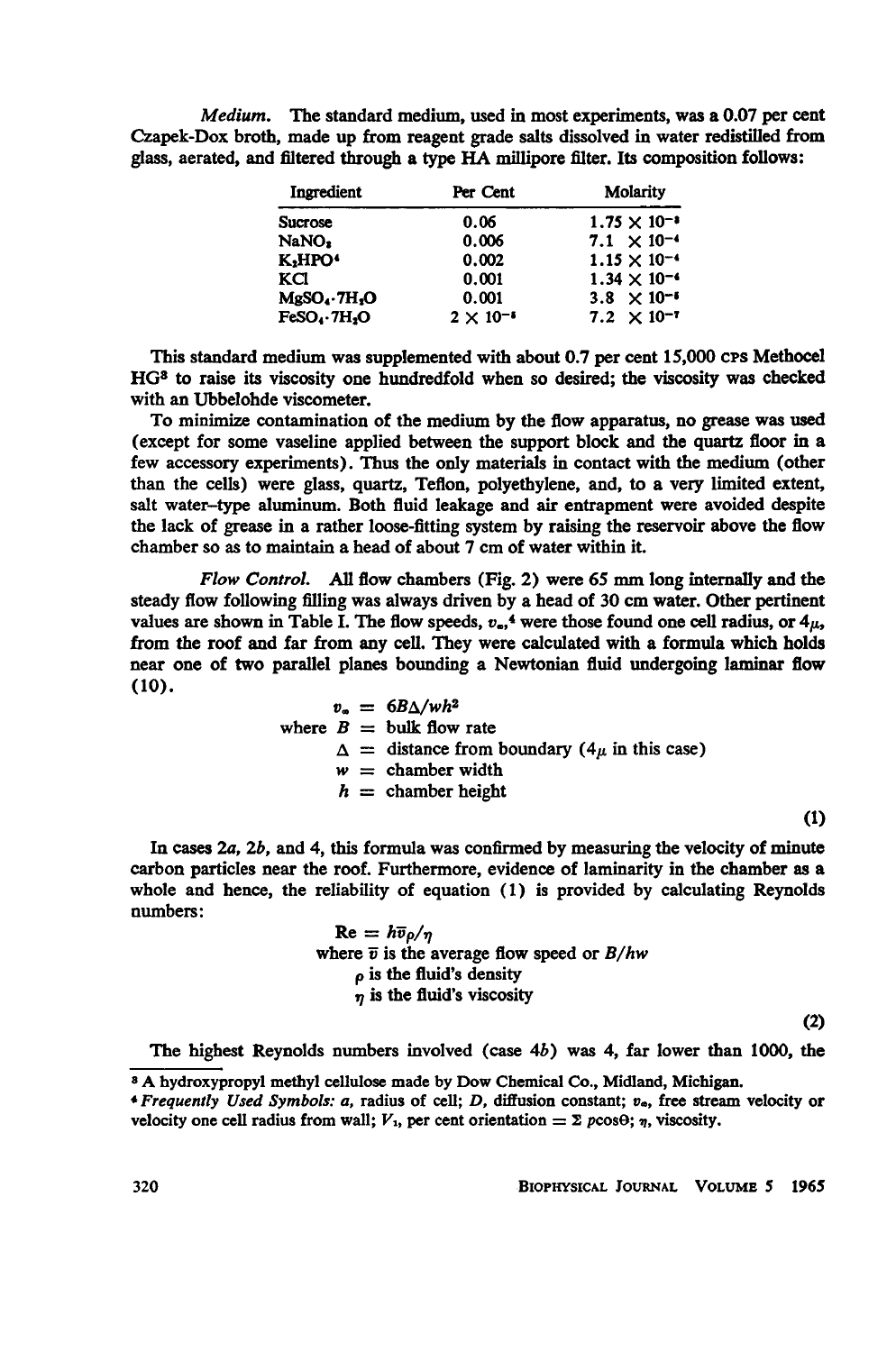| Case           | $v_{\infty}$ | Viscosity | <b>Bulk</b> rate | Height | Width | Cells/mm <sup>2</sup> | $S_{\text{max}}$ * |
|----------------|--------------|-----------|------------------|--------|-------|-----------------------|--------------------|
|                | $\mu/sec.$   | cps       | cc/hr            | mm     | mm    |                       |                    |
|                | 0.1          |           | 2.4              | 3.3    | 15    | $\mathbf{2}$          | 0.15               |
| $\overline{2}$ |              |           | 24.              | 3.3    | 15    | 4                     | 0.14               |
| 2a             |              |           | 1.6              | 1.0    | 10    |                       |                    |
| 2 <sub>b</sub> |              | 100       | 24.              | 3.3    | 15    |                       |                    |
| 3              | 10           |           | 16.              | 1.0    | 10    | 8                     | 0.13               |
| 3а             |              |           | 240.             | 3.3    | 15    |                       |                    |
| 4              | 100          |           | 18.              | 0.50   | 5     |                       | 0.06               |
| 4a             |              |           | 160.             | 1.0    | 10    |                       |                    |
| 4b             |              | 100       | 18.              | 0.50   | 5     |                       |                    |
| 5              | 1000         |           | 45.              | 0.26   | 5     |                       | 0.04               |

TABLE <sup>I</sup> FLOW CHAMBER CHARACTERISTICS

\*  $S<sub>max</sub>$  is a calculation, using equation (8) of Appendix I of the highest possible background concentration of any stuff emitted by the cells relative to the concentration it would have at the surface of an isolated cell in this system. It is obtained by considering a cell at the downstream end of the flow chamber, a completely stable substance, and one with the highest plausible diffusion constant,  $1 \cdot 10^{-5}$ cm<sup>2</sup>/second.

value known to characterize the transition to turbulence for flow between parallel plates (11).

Furthermore, the flow around each cell is shown to be locally laminar by calculating the Reynolds number for a submerged sphere (11):

$$
Re = 2a\rho v_{\infty}/\eta
$$
 (3)

Approximating  $v_a$  by the flow rate one cell radius from the wall, one obtains a range of Reynolds numbers of  $1 \cdot 10^{-7}$  to  $1 \cdot 10^{-8}$  for our experiments. These are safely below the critical figure of 0.1.

Temperature and Light Control. All experiments were run in a room thermostated at 23°C. Observations of germination rates in the "dark" were done with red light found in separate tests not to effect this process. "Blue light" was obtained by filtering the radiation from a 100 watt tungsten bulb through 10 cm of 5 per cent CuSO4.

Determining Growth Orientation. Previously described methods for measuring and characterizing the orientation of the cells' outgrowth, (9, 12) were modified only by a device to speed recording of the measured angles. A ring of fixed electrical contacts, each nearly 10° wide, and connected to a separate electromechanical counter was placed under the goniometer eye piece. Associated circuitry was such that after the operator had rotated the eye piece to align its reticle with a particular germ tube, pressing a pedal recorded one count in the correct  $10^{\circ}$  interval. In this way, the time required to measure and record about a hundred angles and thus characterize the orientation of one population is reduced from about an hour to 15 minutes. Calculation of the statistical parameters used to characterize these distributions were greatly speeded by the Johnson Foundation's Control Data 160-A computer.5

<sup>&</sup>lt;sup>5</sup> This facility is supported by Public Health Grant FR 15.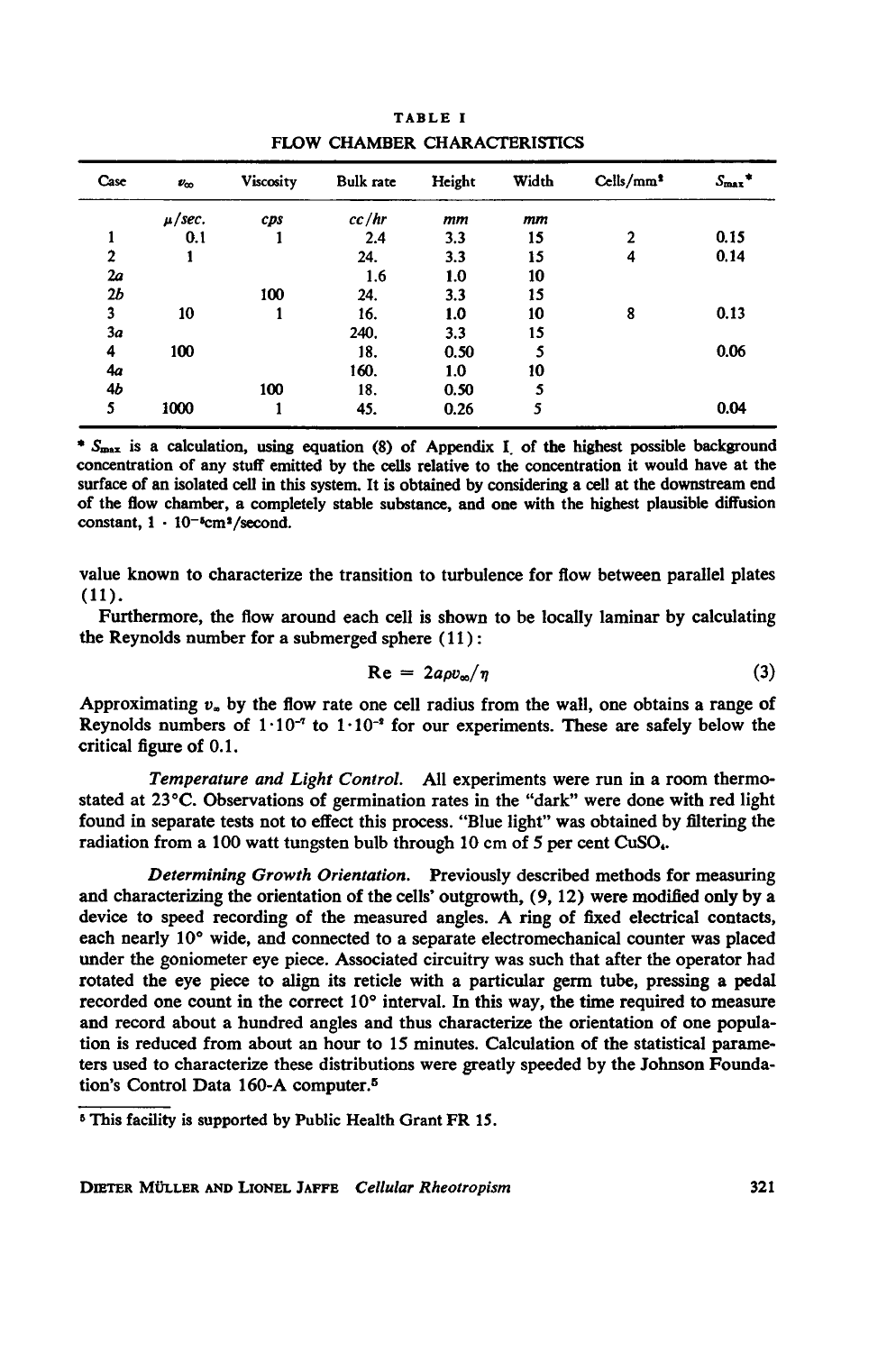In all cases we counted only cells separated by a gap of more than one long spore axis from any other cell.

# THE RHEOTROPIC PHENOMENON

Dry and sparsely sowed-hence essentially isolated-cells were fixed to the roofs of straight flow chambers (See Fig. 2, Table I, and Appendix I). The chambers were filled with a simple sugar-salt solution thus initiating development. From the time



FIGURE 3 Pooled outgrowth distributions in response to flow.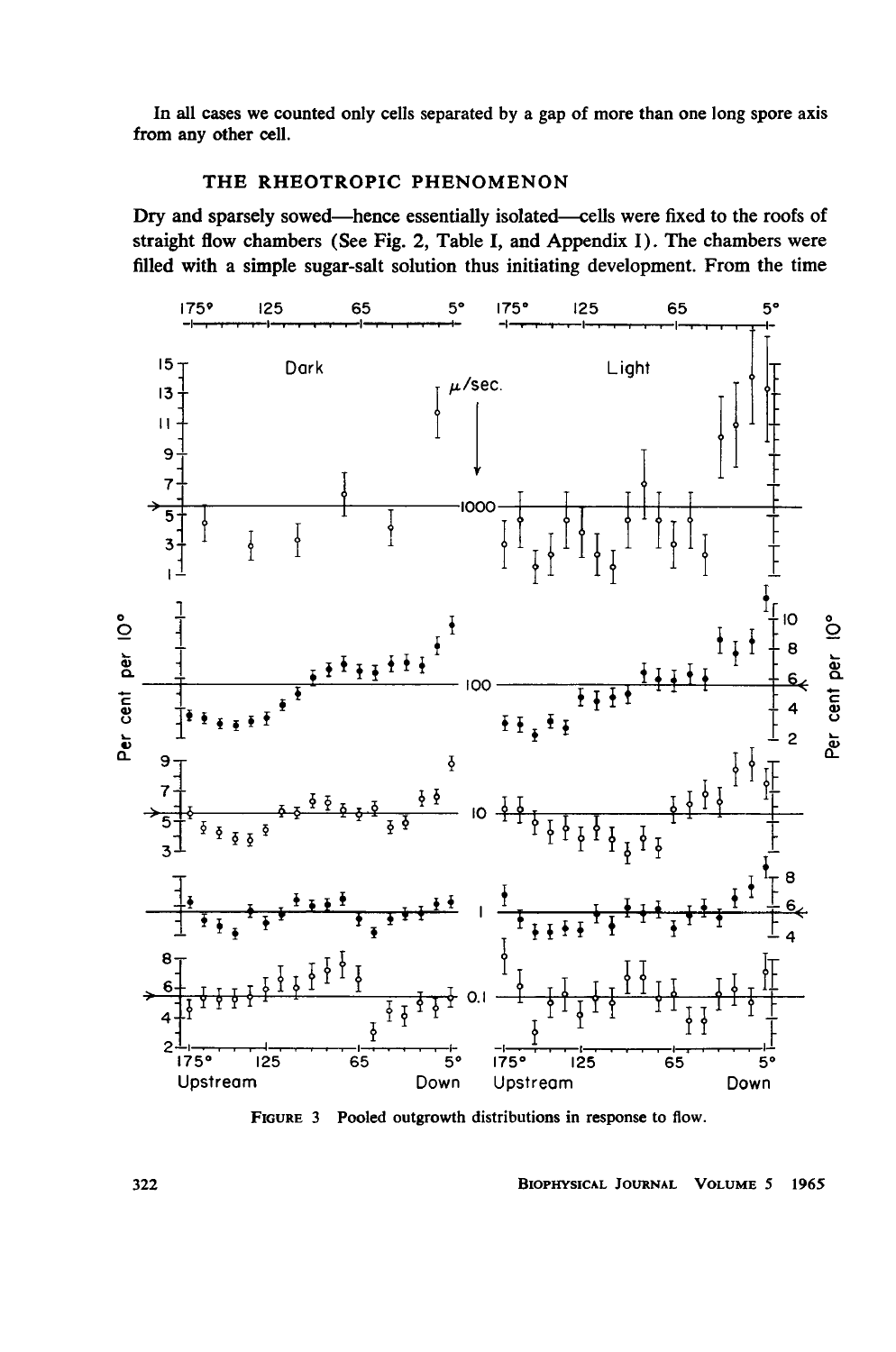the cells were thus wet until the time at least 90 per cent of them had formed one outgrowth, steady laminar flow of this medium was maintained through each chamber. Then the cells were killed with ultraviolet light and the distributions of their outgrowth angles determined.

The degree of any rheotropic effect should depend upon the flow rates near the cells, i.e., within <sup>a</sup> few cell diameters of the roof. Here the flow rate rises linearly with distance (starting from zero at the boundary of course); we characterize the flow pattern in any chamber by the velocity,  $v \infty$ , one cell radius or  $4\mu$  from the roof, and far from any cell. The effects of velocities,  $v\infty$ , of 0.1, 1, 10, 100, and 1000  $\mu$ /second were tested both upon cells in chambers kept in darkness and ones lit from above with 50  $\mu$ watt/cm<sup>2</sup> of blue light.

In Fig. 3 we have pooled and graphed all of the resultant distributions. Accessory data appears in Table II. For each condition, per cent of all outgrowths per  $10^{\circ}$  interval is plotted against direction,  $0^{\circ}$  being downstream and  $180^{\circ}$  upstream. The horizontal reference lines represent uniform distributions; these would have 5.6 per cent of their outgrowths within every  $10^{\circ}$  interval. The vertical bars indicate standard errors.

The most obvious deviation from randomness in these distributions is an accumulation downstream which increases with flow rate, first becoming evident with dark-grown cells at 10  $\mu$ /second and with light-grown ones at 1  $\mu$ /second. In order to characterize the degree of this downstream tendency (or so called negative rheotropic effect) in each distribution, we calculate an appropriate parameter, essentially the average cosine, that we call the unipolar orientation,  $V_1$ , and express as a per cent:

$$
V_1 = \Sigma p \cos \theta \tag{4}
$$

where p is the per cent of outgrowths in the angular interval centered on  $\theta$ . These orientation values appear in Fig. 4 and Table II.

|       | Flow rate $v_{\infty}$ | No. of runs | No. of chambers | No. of angles | Orientation V <sub>1</sub> |
|-------|------------------------|-------------|-----------------|---------------|----------------------------|
|       | $\mu$ /sec.            |             |                 |               | per cent                   |
| Dark  | 0.1                    | 2           |                 | 847           | $-2.6 \pm 2.4$             |
|       |                        | 9           | 25              | 3490          | $2.2 \pm 1.2$              |
|       | 10                     | 5           | 15              | 2900          | $9.6 \pm 1.3$              |
|       | 100                    |             | 16              | 2858          | $23.4 \pm 1.3$             |
|       | 1000                   |             | 2               | 88            | $25.1 \pm 7.4$             |
| Light | 0.1                    |             | $\mathbf{2}$    | 487           | $-0.2 \pm 3.2$             |
|       |                        |             | 10              | 1433          | $8.0 \pm 1.8$              |
|       | 10                     |             | 3               | 642           | $12.7 \pm 2.8$             |
|       | 100                    |             |                 | 1243          | $26.5 \pm 1.9$             |
|       | 1000                   | 2           | 2               | 127           | $34.4 \pm 6.0$             |

TABLE II THE RHEOTROPIC PHENOMENON

DIETER MOLLER AND LIONEL JAFFE Cellular Rheotropism 323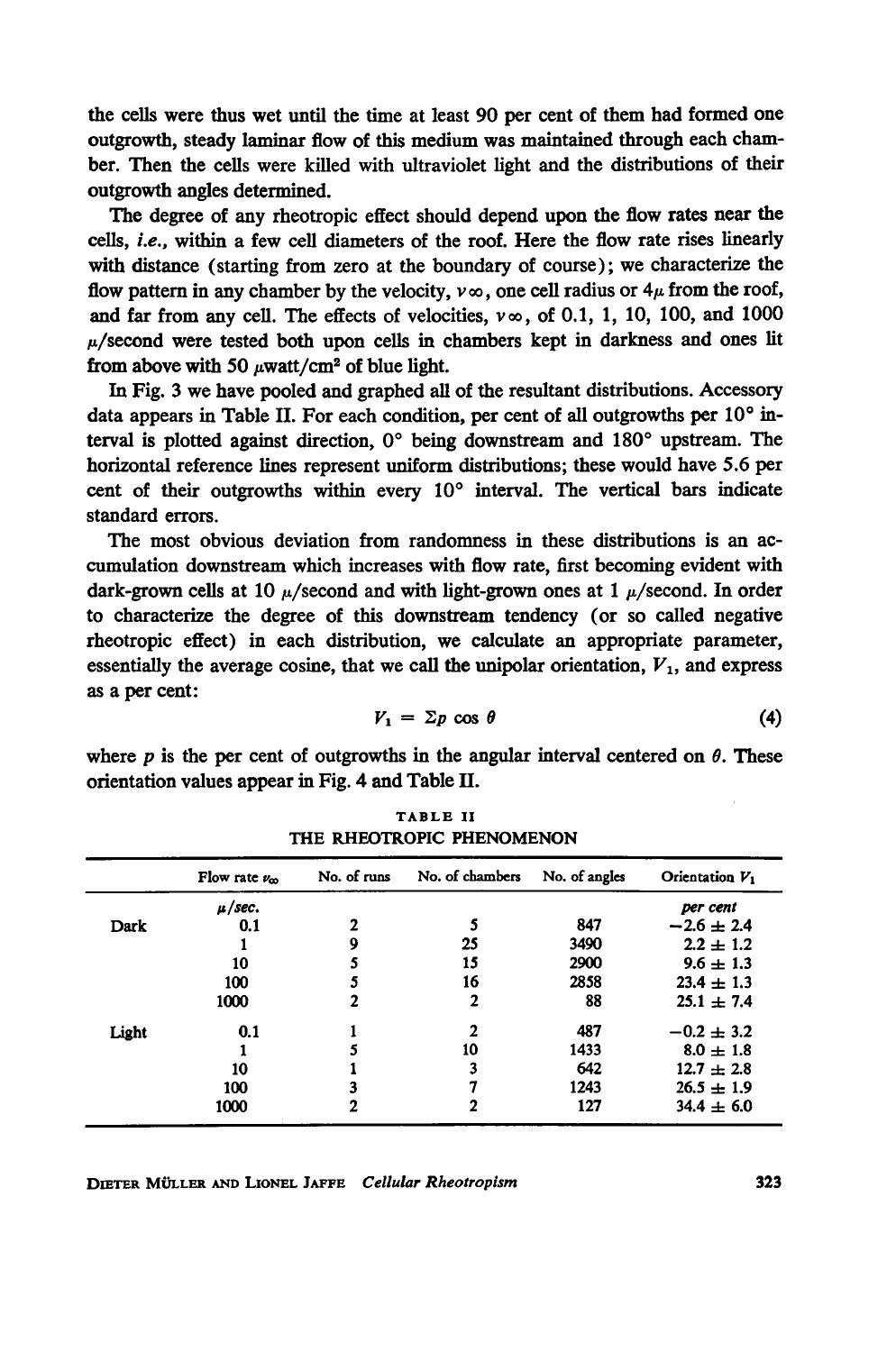Note that for a population all growing exactly downstream,  $V_1 = +100$  per cent; upstream,  $V_1 = -100$  per cent; while for a uniform distribution,  $V_1 = 0$  per cent. The standard deviations recorded are values theoretically characteristic of a so called circular normal distribution containing the measured number of angles accumulated to the degree,  $V_1$  (12).

For both dark- and light-grown cells statistically significant orientation downstream first appears at a flow rate,  $v_{\infty}$  of 1  $\mu$ /second, rises at about 10 per cent per decade until 100  $\mu$ /second and probably continues to rise at a slower rate until 1000  $\mu$ /second. However, at all speeds tested, the dark-grown cells are a bit less oriented; the dark response curve would coincide with the light one if it were moved about one half log unit or 3-fold toward lower flow rates. It is our tentative judgment that the light curve is the more reliable one, the dark cells' orientation being disturbed by their greater tendency to originate toward the roof.

For the purpose of succinct description, as in our abstract, it may be noted that the light curve can be approximated as:

$$
V_1 = 9 \cdot \log(10v_{\infty}) \tag{5}
$$

A roofward tendency would indirectly reduce flow sensitivity in two ways: first, the most effective level of the fluid would be closer to the roof and hence slower. Secondly, there might be more movement of the cells by the mechanical reaction to germ tubes growing against the roof. We have two evidences for such <sup>a</sup> tendency: first unilateral light of the sort used is known to elicit germination slightly away from, in fact at about  $115^{\circ}$  from, the light (9). Secondly, we made some measure-



FIGURE 4 The rheotropic phenomenon. Tendency to germinate downstream versus flow rate,  $v_{\infty}$ , one cell radius from the wall.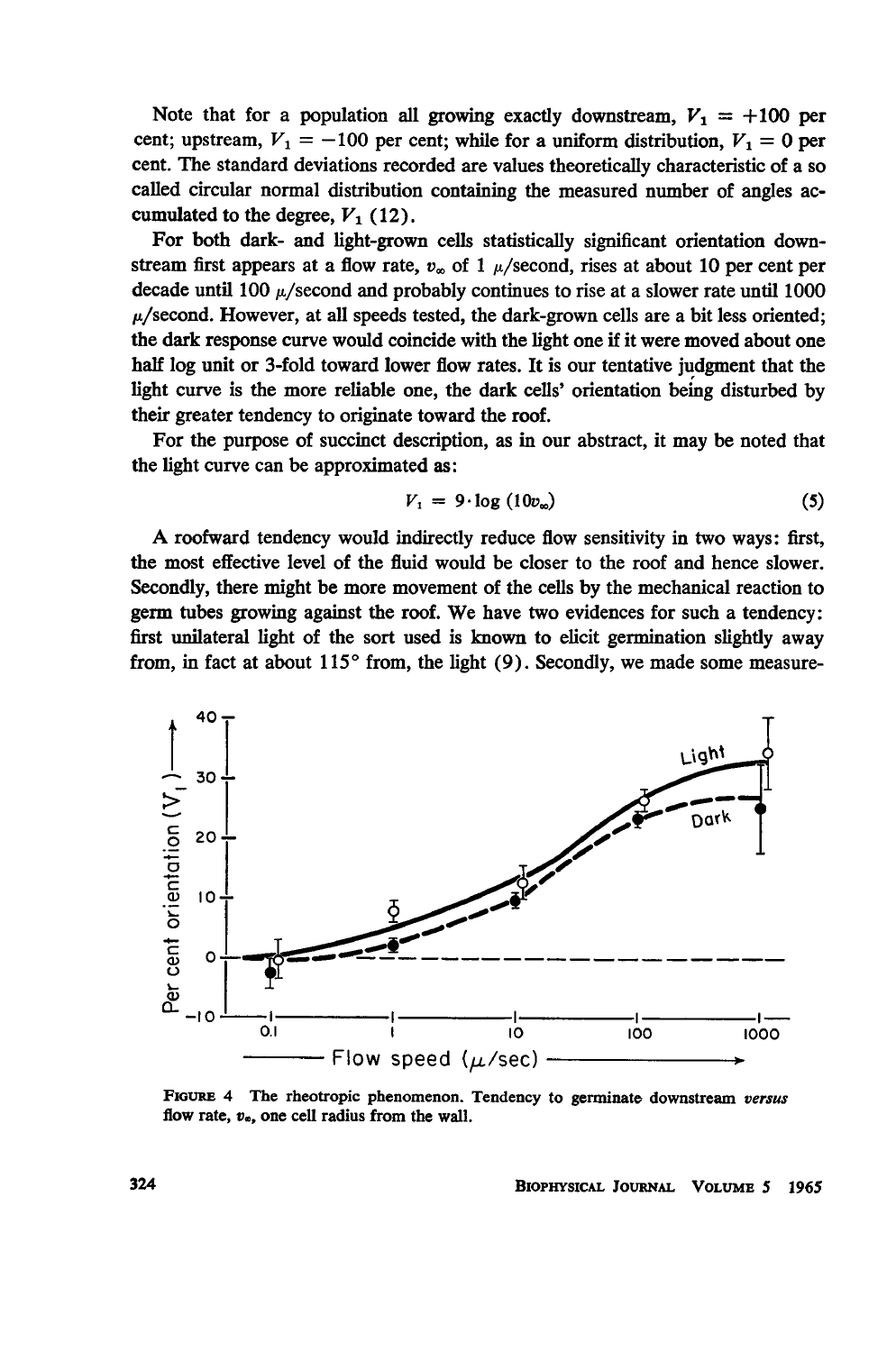ments, shown in Table III, of the distances from the roof of the germ tube origins of light- and dark-grown cells. These were made after the germ tubes were several spore diameters long, and the reaction to outgrowths starting very near the roof would soon tend to push their origins away. Hence the true tendency of the darkgrown cells to grow toward the roof must be even greater than measured.

The distributions plotted in Fig. 3 may also show weak peaks cross-stream at about 90 $^{\circ}$  and perhaps upstream at  $0^{\circ}$ . Since these minor peaks seem uncorrelated with flow rate, we consider them to be artifacts. The cross-stream artifact is probably a joint consequence of the following two facts:  $(a)$  The cell movements which

| OUTGROWTH ORIGINS WITH RESPECT TO ROOF |   |                                                                                                   |          |                         |                |             |                |          |   |
|----------------------------------------|---|---------------------------------------------------------------------------------------------------|----------|-------------------------|----------------|-------------|----------------|----------|---|
| Distance from roof<br>(in cell radii)  |   | $0-0.1$ $0.1-0.2$ $0.2-0.3$ $0.3-0.4$ $0.4-0.5$ $0.5-0.6$ $0.6-0.7$ $0.7-0.8$ $0.8-0.9$ $0.9-1.0$ |          |                         |                |             |                |          |   |
| No. of outgrowths<br>in dark:          |   | $\overline{2}$                                                                                    |          | $5 \quad 4$             |                | $1 \quad 4$ | $\overline{4}$ | $\Omega$ | 0 |
| No. of outgrowths<br>in light:         | 0 | $\mathbf{0}$                                                                                      | $\Omega$ | $\overline{\mathbf{2}}$ | $\overline{7}$ | 6.          | $\overline{2}$ |          |   |

TABLE III OUTGROWTH ORIGINS WITH RESPECT TO ROOF

occur during wetting showed a weak tendency to leave the ovoid spores with their long axes parallel to the flow direction. (Measurements on 804 cells in 8 chambers yielded a distribution showing  $9 \pm 3$  per cent of such orientation). (b) About two thirds of the cells are found to germinate more nearly across than along their own long axes.

## PROOF OF CONVECTIVE MECHANISM

A combination of evidence proves that the observed downstream growth is effected by convection of <sup>a</sup> stimulator across each cell. We first present three positive confirmations and then arguments gainst five alternative explanations:

1. Growth of neighboring cells toward each other.<sup>6</sup> Plainly, the supposed stimulator might well manifest itself in the centripetal growth of nearby cells. As Table IV shows, they do show such a tendency:

Spores were sown at 50 cells/mm<sup>2</sup> on the bottoms of polystyrene Petris and cultured under <sup>5</sup> mm of unstirred medium. Some were grown in darkness and some under white light coming from above; this included about 100  $\mu$ watt/cm<sup>2</sup> of energy in the blue and thus was probably very similar in its effects to that used in the main studies on flow. After germination each dish was scanned for all pairs of cells which were not in actual contact, separated by a gap of less than one short cell

<sup>6</sup> This particular phase of the work was executed by Dr. Erica Kronfeld while holding a Public Health Service traineeship in developmental biology.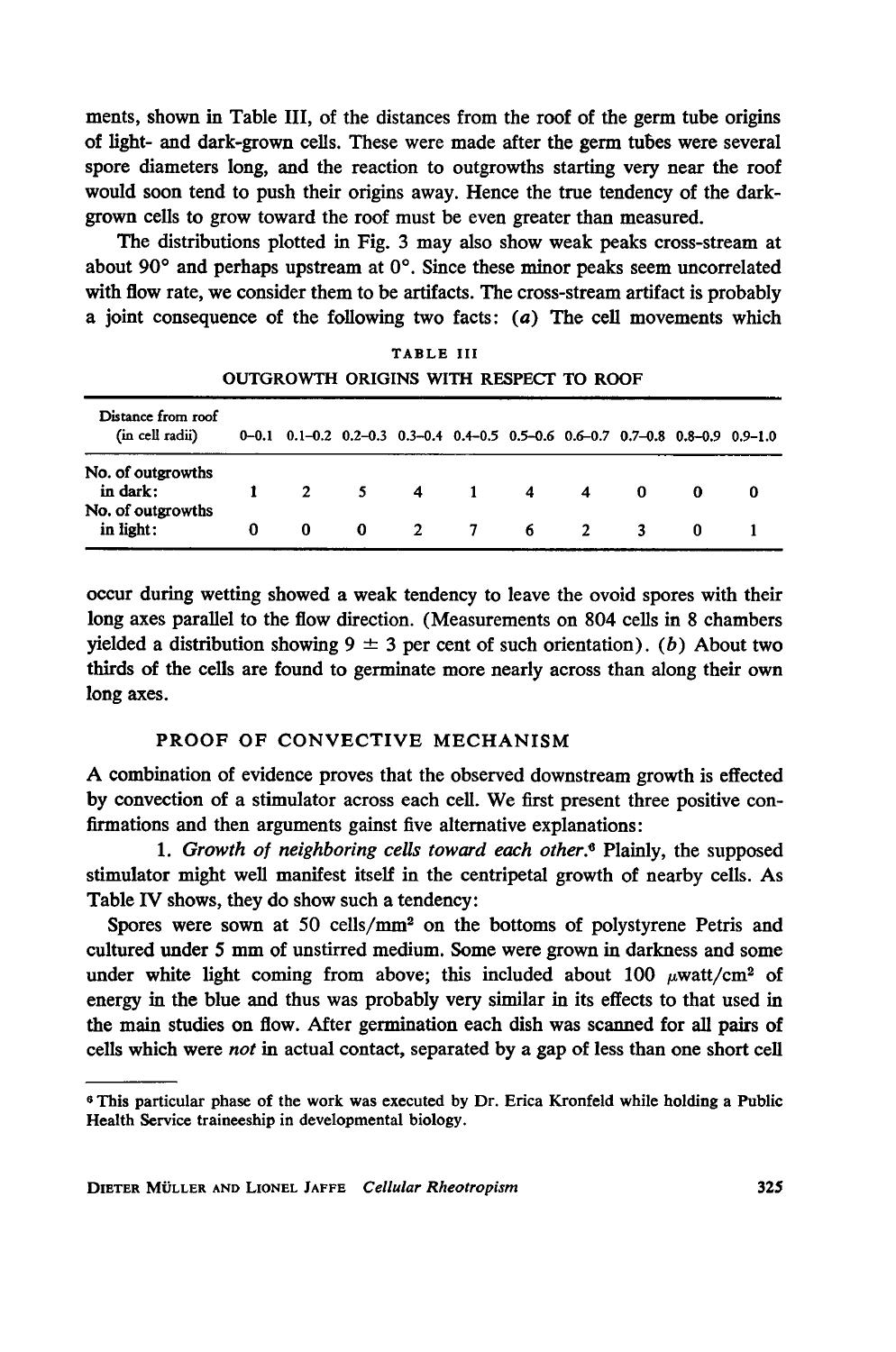|       |      |        |       | onowin of heandt cells towand lach office |
|-------|------|--------|-------|-------------------------------------------|
|       | Runs | Dishes | Cells | Scored plus                               |
|       |      |        |       | per cent                                  |
| Dark  |      | 18     | 766   | $74.7 \pm 1.6$                            |
| Light | 6    | 15     | 708   | $76.1 \pm 1.6$                            |

TABLE IV GROWTH OF NEARBY CELLS TOWARD EACH OTHER

diameter (*i.e.*,  $\langle \ \sim 8\mu \rangle$  but at least three cell diameters from any third cell. Each outgrowth in such a semi-isolated pair was scored plus or minus if it began more nearly toward or away from the vicinal cell respectively. In both dark- and lightgrown cultures about 75 per cent of the outgrowths were marked plus, that is began relatively centripetally.

2. Interference by upstream cells. It should be possible to swamp out the supposed convective gradient of stimulator across a cell with brackground material coming from other cells upstream, provided only that these latter are sufficiently close and numerous. Hence such an upstream source should greatly reduce or eliminate the rheotropic effect. Table V summarizes evidence that this does indeed happen:

Cells were distributed in flow chambers in three regions:

A. An upstream, control area, <sup>18</sup> mm long and bearing cells so sparsely sowed (8 cells/mm2) as to be essentially independent.

B. A midstream, source region, <sup>10</sup> mm long and containing cells so concentrated

| $v_{\infty}$  | Region:                  | $A$ , upstream | B, midstream | C, downstream |
|---------------|--------------------------|----------------|--------------|---------------|
| $100\mu/sec$  | Dark No. chambers        | 4              | 3            | 6             |
|               | No. cells<br>Orientation | 426            | 680          | 901           |
|               | (per cent)               | $17 + 3$       | $8 \pm 3$    | $18 + 2$      |
|               | Light No. chambers       | 4              | 3            | 6             |
|               | No. cells                | 456            | 653          | 869           |
|               | Orientation              | $24 \pm 3$     | $7 \pm 3$    | $27 \pm 2$    |
| $1000\mu/sec$ | Dark No. chambers        | $\mathbf{2}$   | 3            | 3             |
|               | No. cells<br>Orientation | 88             | 616          | 419           |
|               | (per cent)               | $25 + 7$       | $12 \pm 3$   | $32 \pm 3$    |
|               | Light No. chambers       | $\mathbf{2}$   | 3            | 3             |
|               | No. cells<br>Orientation | 127            | 627          | 515           |
|               | (per cent)               | $34 \pm 6$     | $15 + 3$     | $35 + 3$      |

TABLE V EFFECT OF CONCENTRATED UPSTREAM CELLS ON RHEOTROPISM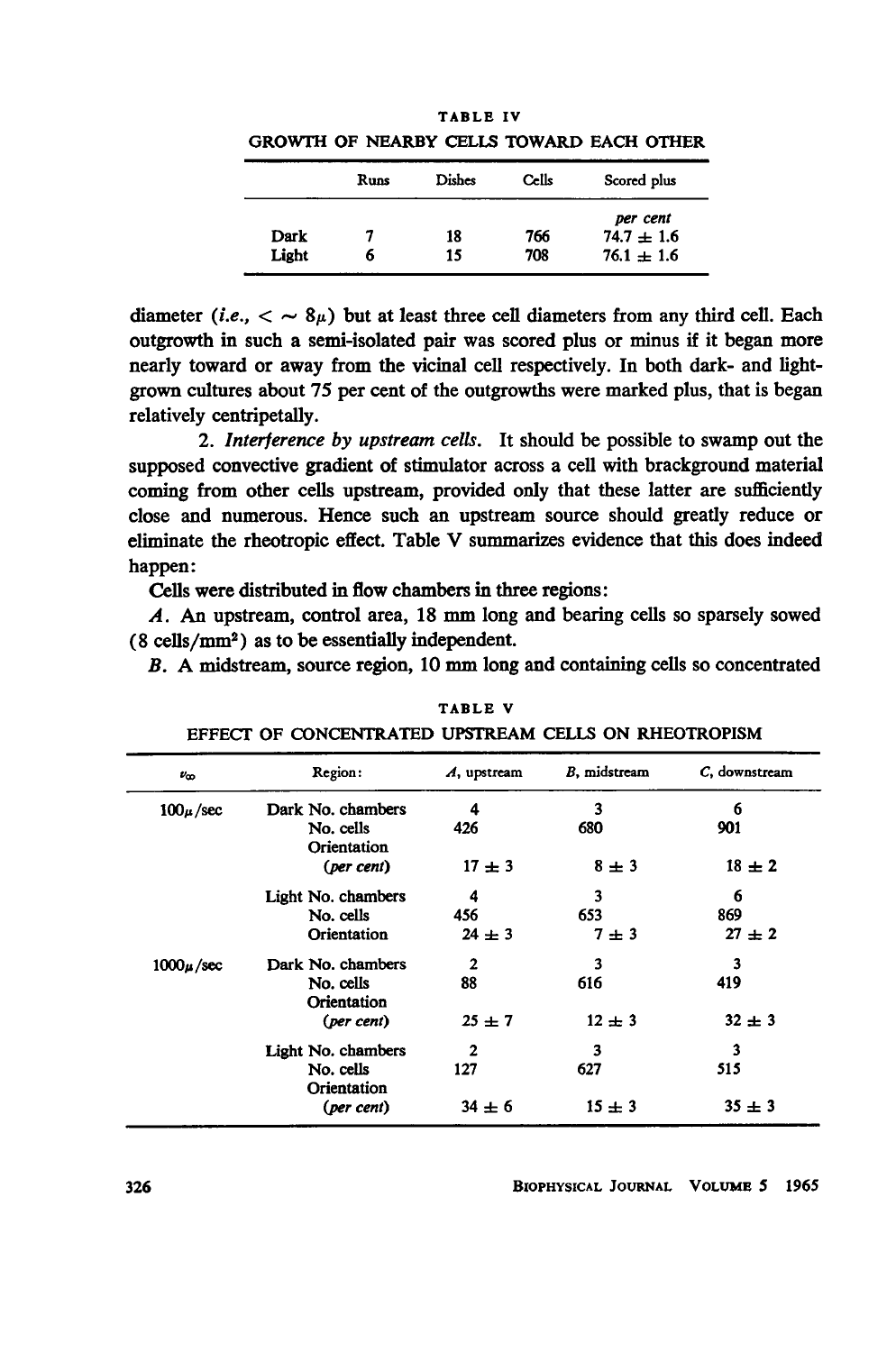(1300 cells/mm<sup>2</sup>) as to raise high the ratio, S of the background concentration of a stable substance to that maintained at its own surface by each cell, both in the rear of  $B$  and in:

C. A downstream, test region extending from <sup>1</sup> to <sup>19</sup> mm beyond the border of B and again containing relatively dispersed cells  $(15 \text{ cells/mm}^2)$ . (We got minimum S values of 7 and of 2 to 5 for the observed parts of B and C respectively by assuming D to be  $10^{-7}$  cm<sup>2</sup>/second in equation (9), Appendix I.)

In both dark- and light-grown cultures, in the region centered about a distance 4 to 12 mm beyond  $B$ 's border, there is *not* any depression of rheotropism; if anything there is actually a small enhancement relative to the control area. Within the rear part of B, itself, however-and this is the point-orientation is reduced to about 40 per cent of its normal value.

These results, then, again appear to support the convective mechanism but obviously indicate that the supposed stimulator must be very unstable.

3. Correct dependence on velocity. In the companion paper (13), a model is analyzed to yield the steady-state concentration gradient across a spherical source of a diffusible stuff as a function of the free stream velocity, or, to state the truth more fully, of the so called Peclet number:

$$
Pe = a \cdot v_{*}/D
$$
  
where  $a = \text{sphere's radius}$   
 $v_{*} = \text{free stream velocity}$   
 $D = \text{stuff's diffusion constant}$  (6)

One obvious simplification is that the model sphere is fixed in the stream by imagination rather than attachment to a wall. Nevertheless, it is our judgment that the model is applicable if, as the dual use of  $v_{\infty}$  implies, the velocity one radius from the wall is taken as the free stream velocity. Comparison of the rheotropic curve (Fig. 4) with the model gradient curve (Fig. 5 of this paper or Fig. 4 in the companion paper) shows an obvious if rough similarity. The gradient curve rises at about 8 per cent per decade for two decades and starts to level off, reaching 22 per cent after three decades; the rheotropic curve (of light-grown cells) rises at about 10 per cent per decade for two to three decades and then seems to start levelling off, reaching 34 per cent after a total of three to four decades.

This similarity both supports the convective mechanism and suggests that per cent growth orientation approximately equals per cent gradient evoking it. Two arguments in turn buttress this latter inference and thus further support the convective mechanism:

First, it is notable that in the only cases in which cell orientation as a function of gradient have been measured—the orientation of Botrytis and Osmunda spores by light gradients (9)-per cent orientation does in fact prove to about equal per cent evoking gradient. Secondly, the 75 per cent centripetal fraction reported under point 2 for cells an average of one radius apart is about what this relation would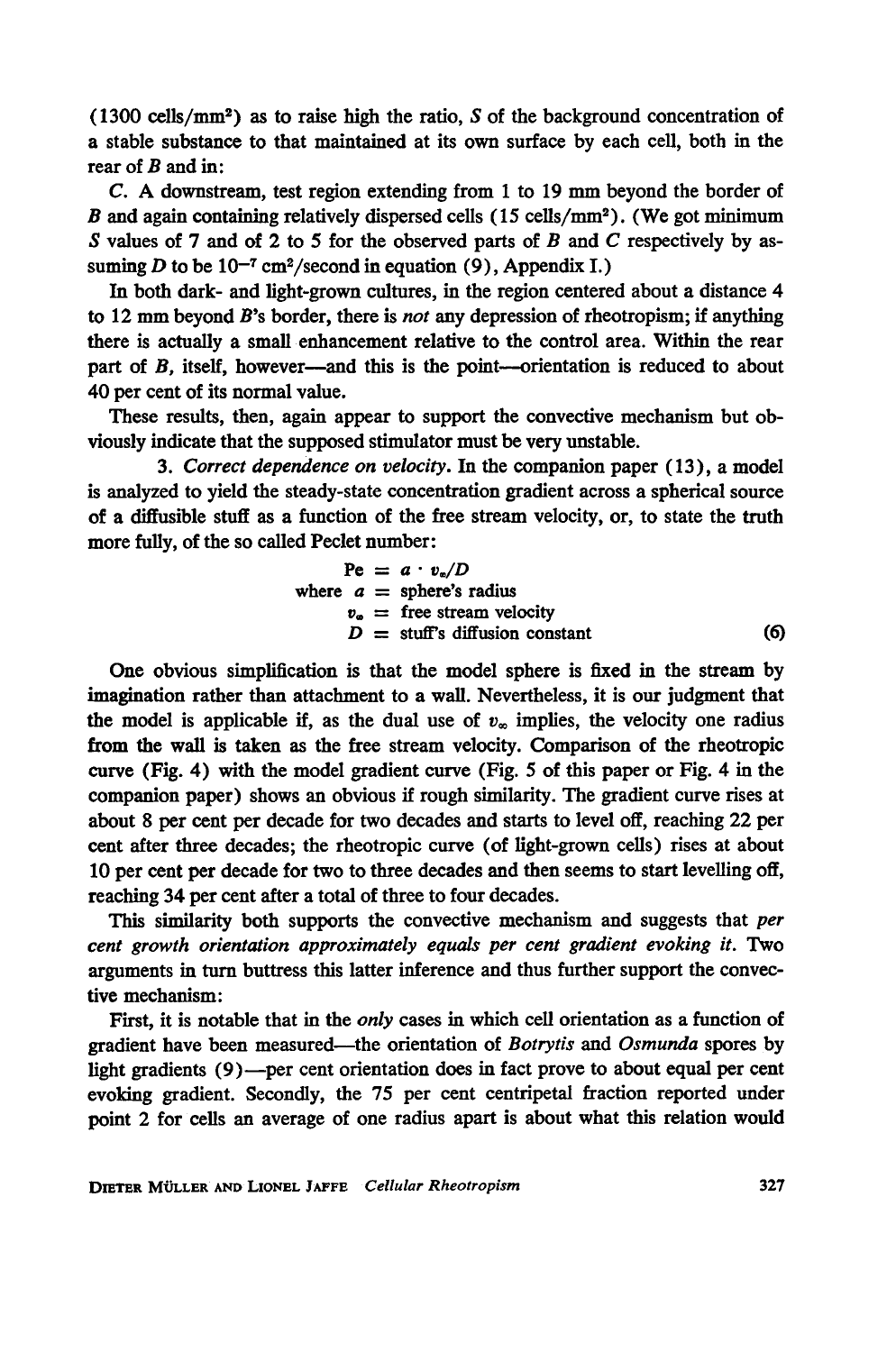

FIGURE 5 Comparison of the rheotropic curve (for light-grown cells) with the model gradient curves, the latter being drown for various assumed diffusion constants.

predict, at least using the very crude analysis so far available (see Appendix II). The force of this last point may perhaps be gauged from our guess that if the centripetal fraction had proven to be  $< 60$  per cent or  $> 90$  per cent, then the assumption that orientation equals gradient would be seriously shaken.

4. *Not a pressure effect*. Flow establishes a pressure gradient across each cell, pressure decreasing steadily from front to rear. One might easily imagine that this gradient somehow orients growth by deforming the ungerminated spores, or direcdy orients the outgrowths by swinging them downstream. However, we have examined these hypotheses and found them wanting.

A dimensional analysis shows that all surface forces in such <sup>a</sup> laminar flow system (whether pressures or shearing forces) are proportional to both velocity and viscosity (Appendix III). Hence both hypotheses are inconsistent with the logarithmic dependence of orientation on velocity. Also both are inconsistent with data (reported in Table VI) which show orientation to be unaffected by a 100 fold rise in viscosity; for on their bases such a rise should be equivalent to a 100 fold rise in velocity. [The viscogen, a 0.7 per cent methocel, was unlikely to hinder  $diffusion$ ; for 0.5 per cent agar, which is likewise a dilute, long straight chain polysaccharide, hardly slows even a haemocyanin with a D of  $1 \times 10^{-7}$  cm<sup>2</sup>/second (14)].

The deformation hypothesis is rendered further unlikely by calculations which show the walls to sustain flow pressure differences (from front to rear) which are a very small fraction of the total pressure, of osmotic origin, which they sustain.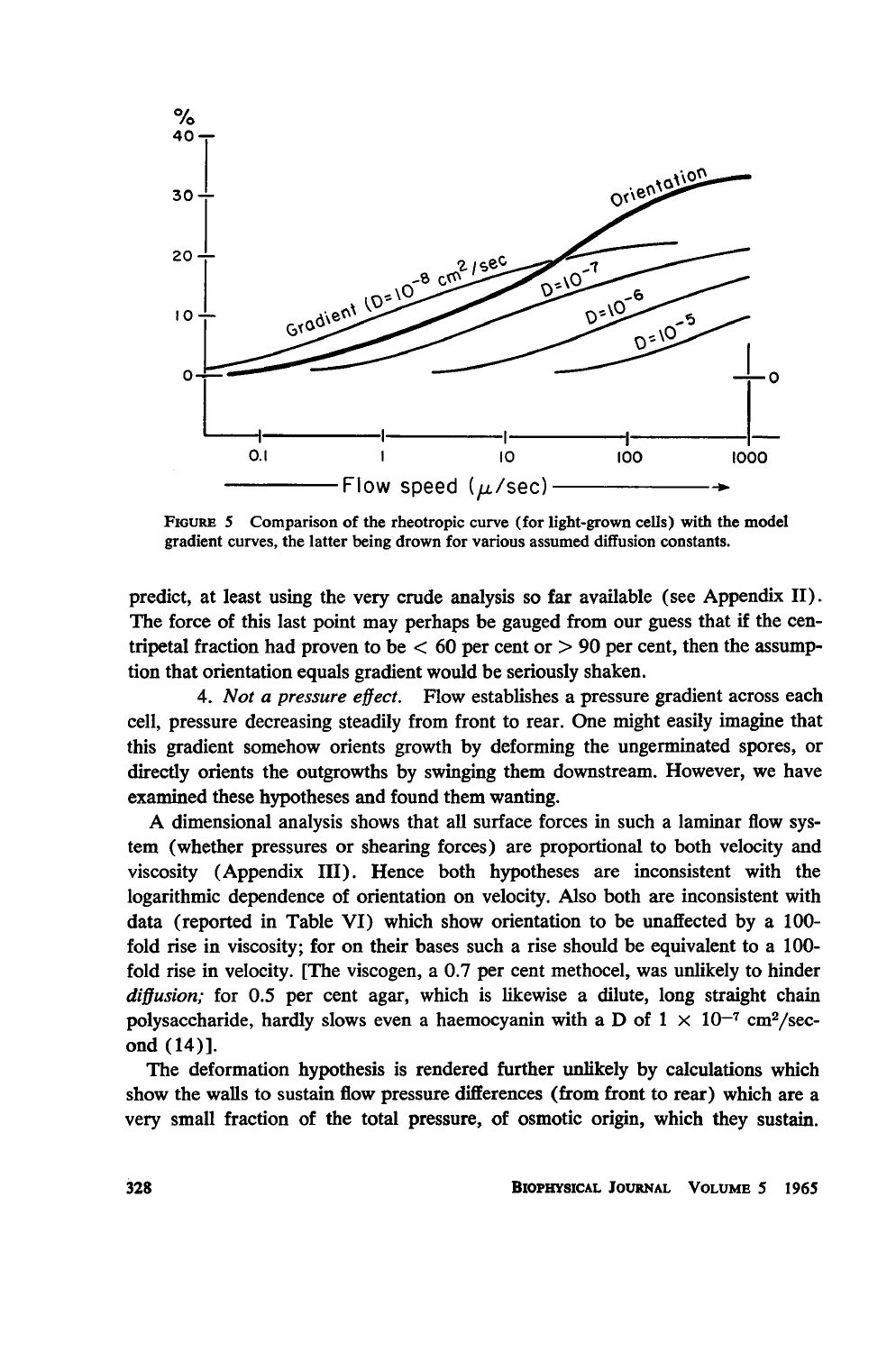| $v_{\infty}$ | 1 centipoise                              | 100 centipoise                           |
|--------------|-------------------------------------------|------------------------------------------|
| $(\mu/sec.)$ | $2, -3, -5, -2, -3, 0$ average $-2 \pm 1$ | $-3, -6, 0, -6, 4, 1$ average $-2 \pm 2$ |
| 100          | 10,8,21 average $13 \pm 4$                | 10,13,8,14,8 average $12 \pm 2$          |

TABLE VI VISCOSITY INDEPENDENCE OF RHEOTROPISM

Each value in the body of the table is a per cent orientation,  $V_1$ , obtained from about 200 outgrowth angles measured in one flow chamber. Data from two experimental runs are pooled.

The pressure difference, maintained by slow flow across a sphere  $(15)$  is given by:

$$
\Delta P = 3\eta v_{\infty}/a \tag{7}
$$

For  $v_{\infty}$  equal to 10  $\mu$ /second, a speed which evokes substantial orientation, this formula yields a pressure *difference* of only  $6 \cdot 10^{-8}$  atmospheres. This is a minute fraction of the 10 to 100 atmospheres of osmotic pressure typical of the cells of fungi, like B. cinerea which are parasites of high plants (16).

The hypothesis that the outgrowths are swung downstream is further undermined by some direct observations reported in Table VII. While the germlings do undergo substantial rotations, the degree of orientation of populations of outgrowths is scarcely influenced. For this reason and because comparable rotations occur in the absence of flow, we have concluded that these rotations are adjustments to growth pressures against the roof, rather than to flow.

5. Not a molecular orientation effect. Calculations show that only im-

### TABLE VII

| Experiment no. |              | No. cells<br>counted |                     | Orientation |           |  |
|----------------|--------------|----------------------|---------------------|-------------|-----------|--|
|                | $v_{\infty}$ |                      | Average<br>rotation | uncorrected | corrected |  |
|                | $\mu/sec.$   |                      |                     | per cent    | per cent  |  |
|                |              | 83                   | 18°                 |             |           |  |
| 2              | 0            | 96                   | 10 <sup>o</sup>     |             |           |  |
|                |              | 96                   | $14^{\circ}$        |             |           |  |
| 4              | 100          | 62                   | $3^{\circ}$         |             |           |  |
|                | 100          | 46                   | 44°                 | 16          | 17        |  |
| 6              | 100          | 87                   | 47°                 | 9           |           |  |
|                | 1000         | 38                   | 13°                 | 51          | 41        |  |

| ****** ***                             |  |
|----------------------------------------|--|
| ROTATIONAL INDEPENDENCE OF ORIENTATION |  |

Rotation of each germling counted was determined by measuring the angle between the axes of its ovoid spore case and of flow, both just after wetting and at the experiment's end. The average rotations listed are of the absolute values of these rotations. The corrected orientations listed were obtained by subtracting the rotational angle of each germling from its outgrowth angle and then recomputing  $V_1$  for the thus corrected population of outgrowth angles.

DIETER MÜLLER AND LIONEL JAFFE Cellular Rheotropism 329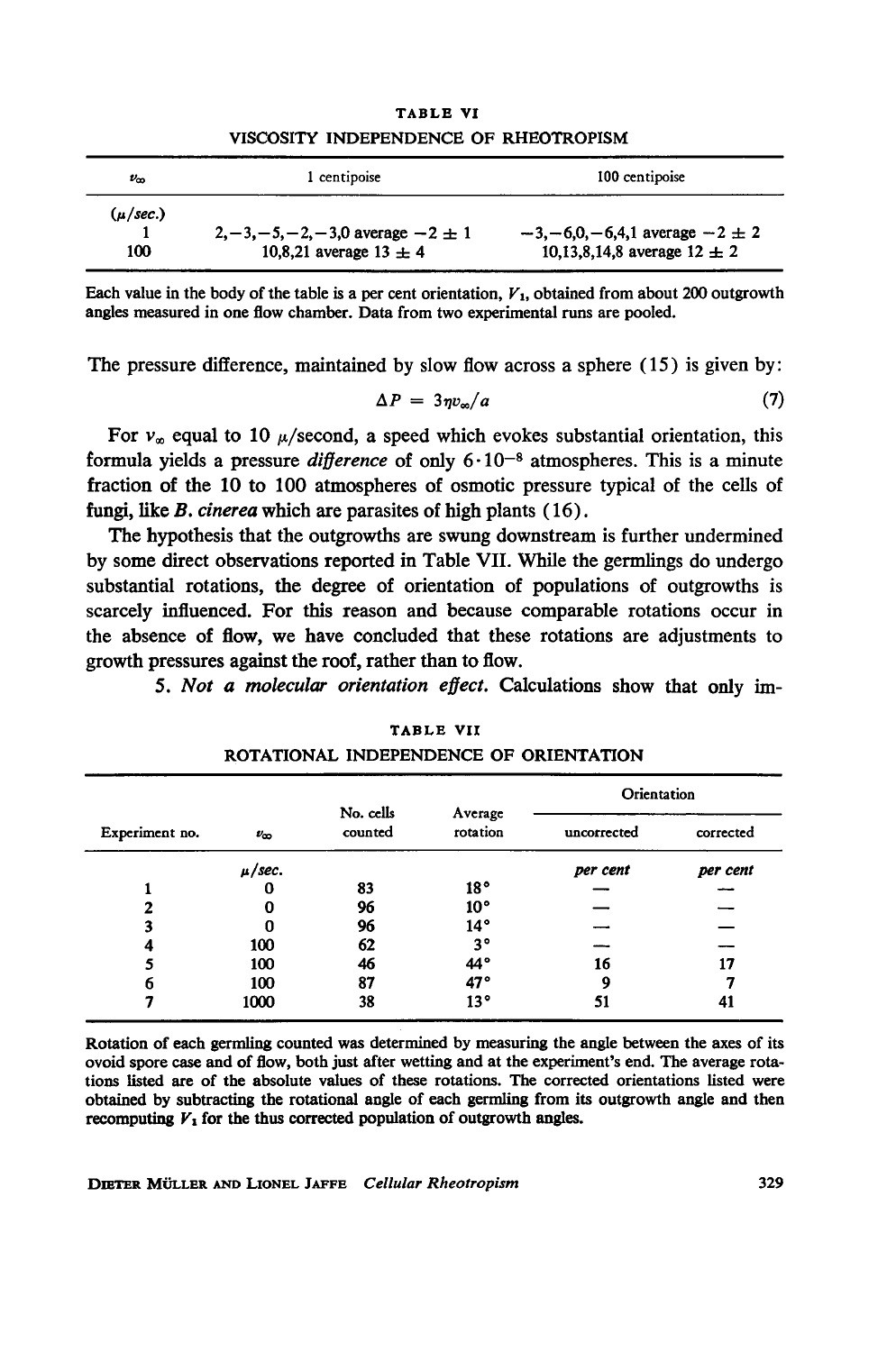plausibly long molecules could be much oriented by the rheotropically effective velocities:

It is easily shown that near a sphere under Stokes flow (10), the maximum velocity gradient occurs at the equator and is given by

$$
\beta \max = 1.5 v_{\infty}/a \tag{8}
$$

About 10 per cent rheotropic orientation occurs at  $v_{\infty}$  equal to 10  $\mu$ /second. Here, then  $\beta$ max is only 3 second<sup>-1</sup>. Now the angular distribution function for molecules slightly oriented by shear is given by Boeder in reference (17).

$$
f \propto (1 + \beta \cdot \sin 2\theta/4\Theta) \tag{9}
$$

where f is the molecular fraction lying at the angle  $\Theta$  to flow

 $\beta$  is the velocity gradient

e is the rotary diffusion constant

Hence the molecular fraction at the  $45^{\circ}$  maximum will exceed that at the  $135^{\circ}$ minimum by only 2 per cent when  $\beta$ /4 $\theta$  equals 0.01. For  $\beta$  equal to 3 seconds<sup>-1</sup>, even this minute degree of orientation, then would require a molecule with a rotary diffusion constant of 75 seconds<sup>-1</sup> or one about  $0.5\mu$  long.

6. Not convection of an inhibitor used up by the cells. It might be supposed that the growth medium, despite its preparation from water redistilled in glass and low percentages of a few reagent grade salts, inadvertently contains effective traces of a locally acting inhibitor, and further supposed that this reaches the cells' lee poles at a diminished rate because it is used up at their front poles en route. This notion seems precluded by a crude dimensional argument which indicates that the supposed inhibitor would have to have a diffusion constant so low as to be macromolecular.

Such orientation should rapidly disappear below a certain flow rate because inhibitor would reach the lee pole by diffusion up or cross-stream. On dimensional grounds this threshold speed should be about  $D/a$ . The rheotropic curve indicates that this critical speed would be about  $1\mu$ /second. Hence D would be about  $5\mu \times$  $1\mu$ /second or 5  $\times$  10<sup>-8</sup> cm<sup>2</sup>/second. Crude as this argument is, it should nevertheless suffice to preclude the action of the small inhibitors, e.g., heavy metals, which are at all likely to be in the medium.

7. Not a wetting effect. Finally, logic compels us to consider the possibility that the rheotropic effect is caused by the very brief but violent process of initially wetting the cells and filling the flow chamber, rather than the subsequent steady flow. If this were true, then the apparent dependence of rheotropism upon steady flow velocity (Fig. 4) would really arise from some correlated variation in the wetting process. Suffice it to state that inspection of an appropriate graph of our data reveals no such correlation.

This notion is also inconsistent with the following experiment. Eight chambers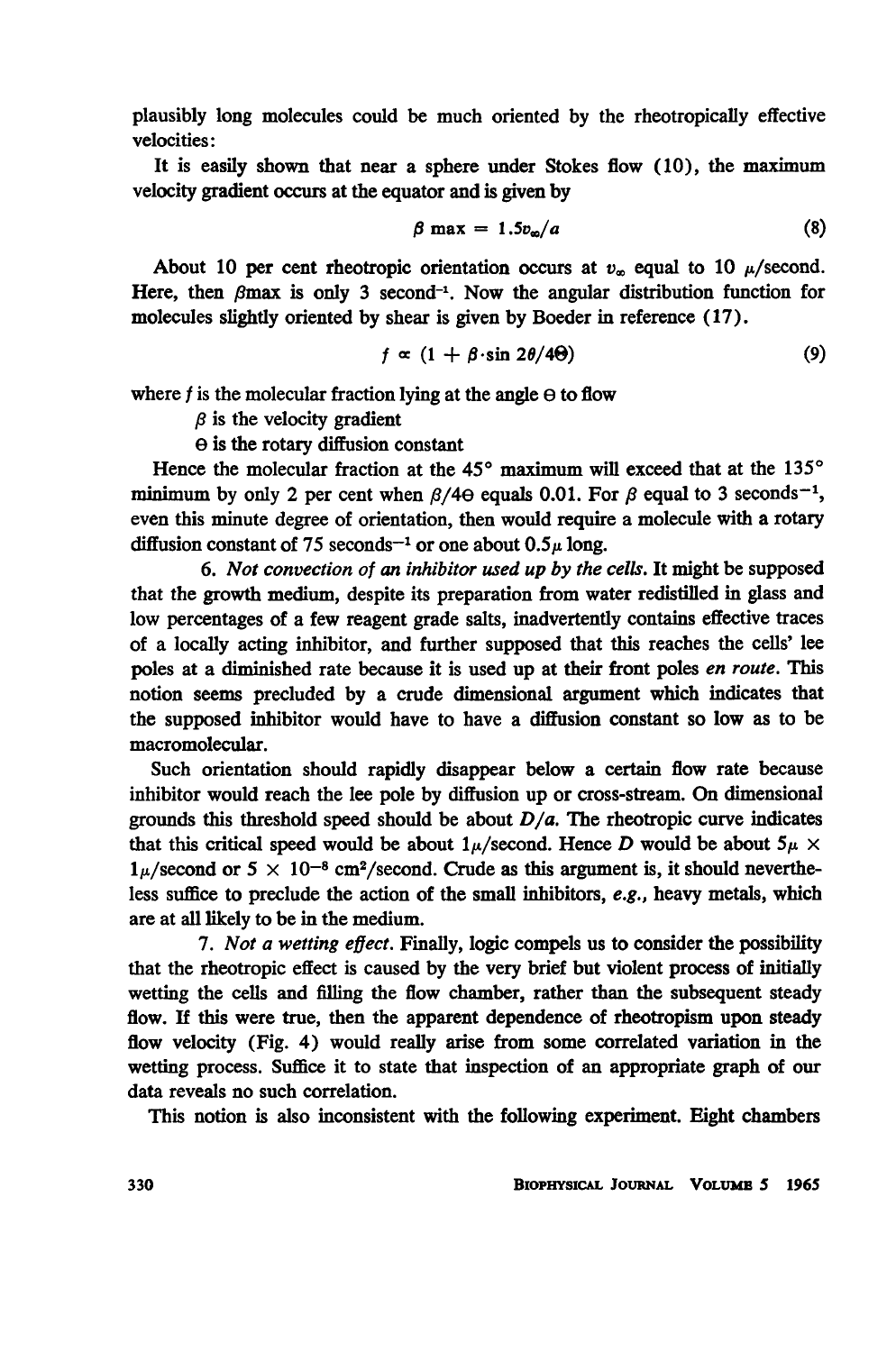were perfused at a  $v_x$  of  $100\mu/\text{second}$  as usual. Thirteen hours after wetting, when 5 per cent of the cells had germinated, the flow in three test chambers was stopped but here as in the five controls (in which perfusion continued) the cells were not killed until 5 hours later, when  $>80$  per cent of the cells had germinated. The control orientations were 23, 20, 19, 28, and 17 per cent for an average of 21  $\pm$ 4 per cent; the test ones, 2, 8, and, 9 per cent for an average of  $6 \pm 4$  per cent. Apparently, most orientation occurs in the last quarter of the pregermination period, let alone the <sup>1</sup> minute wetting interval.

## PROPERTIES OF THE STIMULATOR

Mobility. The model developed in the companion paper yields the gradient maintained by flow as a function of its rate for any assumed diffusion constant. These gradient curves are compared to the rheotropic curve in Fig. 5. It is argued, under point 3 above, that per cent growth orientation approximates the per cent gradient evoking it; though considerations such as the somewhat greater steepness of the rheotropic curve suggest that orientation may exceed evoking gradient a bit. Hence  $10^{-7}$ cm<sup>2</sup>/second is considered to be the most probable order of magnitude of D. This corresponds to a molecular weight of  $10<sup>5</sup>$  to  $10<sup>8</sup>$  (17).

Stability. The 40 per cent depression of orientation seen amidst very concentrated cells (point 2 above) is inferred to arise from a proportional rise in stimulator background concentration,  $C_B$ , effected by upstream cells. Thus:

$$
\frac{\Delta C/(C_B + C_{SA})}{\Delta C/C_{SA}} \cong 0.4 \quad \text{or} \quad C_B/C_{SA} \cong 1.5 \tag{10}
$$

where  $\Delta C$  is the absolute concentration gradient across a cell and

 $C_{sA}$  is the average concentration at the surface of the isolated cell.

Then using equation (9) of Appendix I, the observed values of  $1.3 \times 10^5$  cells/cm<sup>2</sup> for n and  $3 \times 10^{-3}$  cm for g, the average gap between the test cell and the first upstream source cells, one can calculate the length,  $\bar{x}$  of the contributing zone of upstream cells. One thus gets values of 0.25 mm and 0.4 mm in the 100 and  $1000\mu/\text{second}$ flow rate studies, respectively; stimulator from more remote cells presumably decays en route. In such a flow system, one can estimate the message time  $t_m$  or average time taken by a molecule in moving from one cell to another a distance, *l*, downstream as:

$$
t_m = 5\sqrt[3]{a^2t^2/Dv_{\infty}^2}
$$
 (11)

If I is taken as  $(0.5 \t x + g)$ , then the half-life, i should approximate  $t_m$ . Using  $D = 10^{-7}$ cm<sup>2</sup>/second, then, one obtains half-life values of 8 and 3 seconds, respectively from the low and high flow rate studies.

Radius of Action. We define the radius of action,  $\bar{R}$  of the stimulator in a stagnant medium as:

DIETER MULLER AND LIONEL JAFFE Cellular Rheotropism 331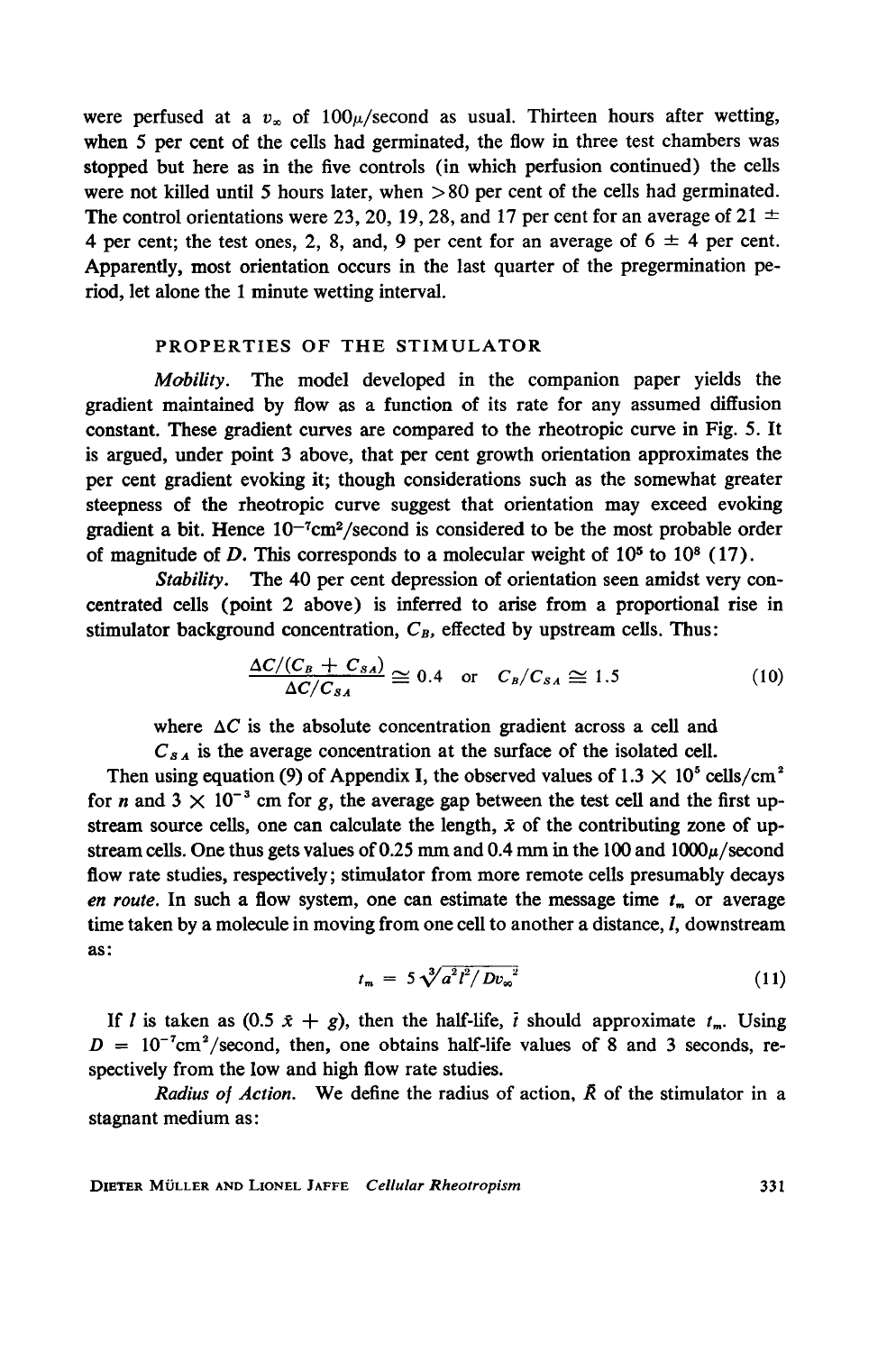$$
\bar{R} = \sqrt{Dt} \tag{12}
$$

Thus this biologically important value is a joint consequence of mobility and stability. Using  $\bar{t} = 5$  seconds and  $D = 10^{-7}$ cm<sup>2</sup>/second, one obtains  $7\mu$  or about one cell diameter for  $R$ ; a plausible value for a cell growth localizer.

Finally, note that if one substitutes equation (11) in (12), it is seen that R has really been obtained by the relation:

$$
R = 2.2 \sqrt[3]{alD/v_{\infty}} \tag{13}
$$

Hence it is only weakly effected by the error in  $D$ ; a ten fold error in estimating  $D$ leads to only a two fold error in  $\bar{R}$ .

## GERMINATION RATES

Our observations on germination rates under different flow rates are summarized in Table VIII. There is only a small—perhaps 10 per cent—decrease in germination rate as the flow rate increases from 0.1 to  $100\mu/\text{second}$ .

|                        |                |                      | ------------------------- |                      |
|------------------------|----------------|----------------------|---------------------------|----------------------|
| Flow rate $(\mu/sec.)$ | 0.1            |                      | 10                        | 100                  |
| Experiment             | hrs.           | hrs.                 | hrs.                      | hrs.                 |
|                        | $10.0 \pm 0.3$ | $9.8 \pm 0.1$        |                           |                      |
| 2                      | $12.4 \pm 0.6$ | $13.6 \pm 0.2$       | $13.8 \pm 0.3$            |                      |
| 3                      |                | $26.3 \pm 0.5$       | $26.0 \pm 0.5$            | $27.8 \pm 0.7$       |
| 4                      |                | $8.2 \pm 0.3$        | $8.6 \pm 0.3$             | $9.1 \pm 0.1$        |
|                        |                | Ratios of 0.98, 1.10 |                           | Ratios of 1.05, 1.10 |

TABLE VIII TIME FOR HALF OF CELLS TO GERMINATE

Figures given are average of four chambers in each case. In any one experiment, spore batch, chamber dimensions, and flow rate were the same in all chambers.

Assuming  $D$  to be  $10^{-7}$ cm<sup>2</sup>/second, the Peclet number rises from 0.04 to 40 over this range. According to the model then, a 60 per cent fall in the average surface concentration of the stimulator  $(13)$  effects only a 10 per cent fall in rate while a 16 per cent increase in concentration gradient effects a 27 per cent orientation rise. Evidently the localization of growth is far more sensitive to the concentration of stimulator than is its rate. Such a relation is usually found with light, and we would suggest a general explanation. The level of adaptation to both light and to the tip growth stimulator is relatively unlocalized.

#### APPENDIX <sup>I</sup>

### RELATIVE BACKGROUND CONCENTRATION IN A STRAIGHT FLOW SYSTEM

Consider a laminar perfusion system with a linear velocity profile and cells on the wall.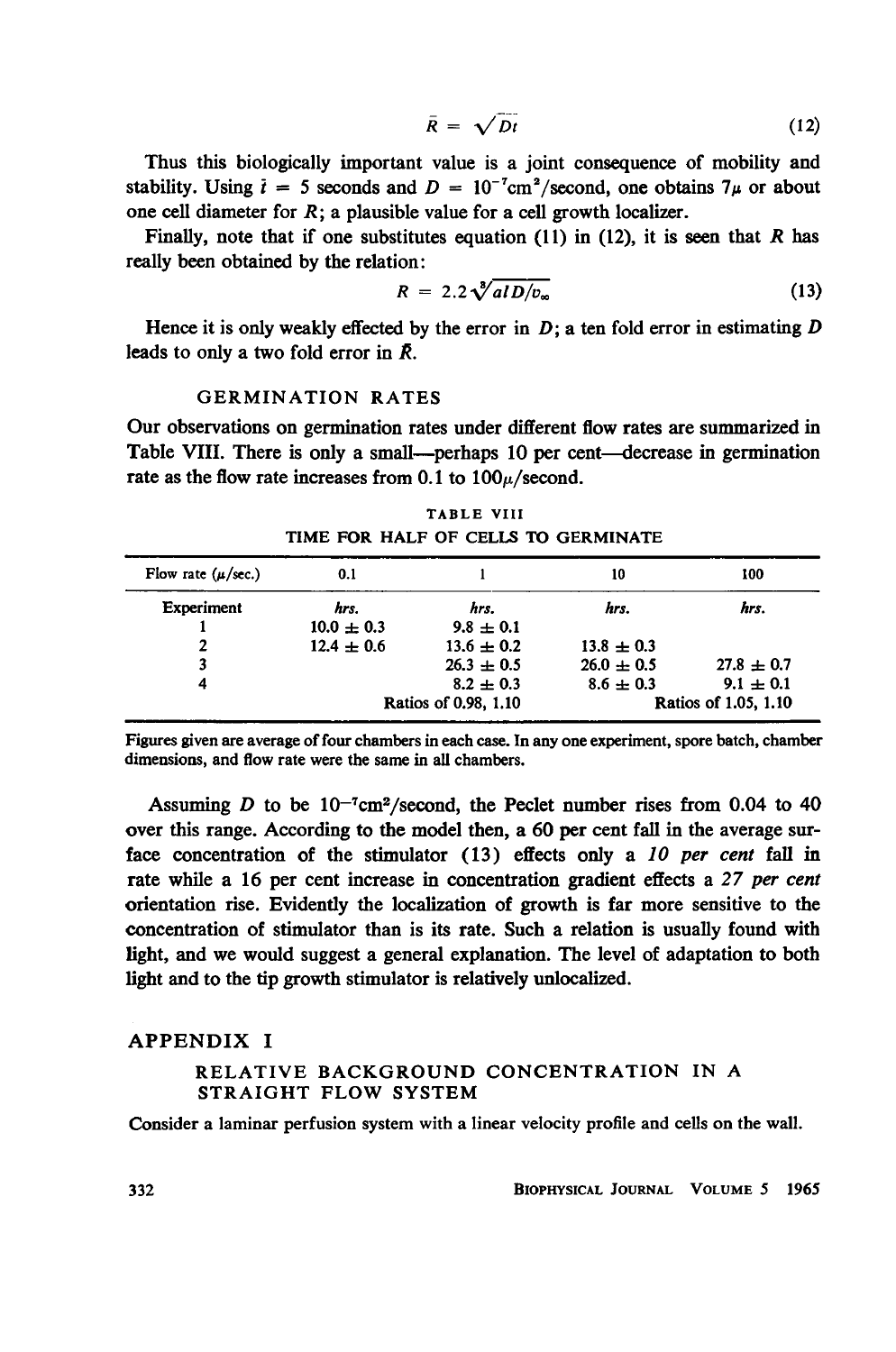Consider a stable substance produced at the same rate by all the cells.

Consider the average concentration of this stuff at the surface of one test cell.

Let us find the swamping ratio, S, of the part of this material arising from all other cells in the system (the background concentration,  $C_B$ ) to that part arising from the test cell  $(C_{\mathfrak{g}_A})$ .

Let  $x$  be the coordinate in the flow direction with flow going toward higher  $x$ .

Case I. Cells uniformly distributed from  $x = o$  to  $x \ge \overline{x}$ . Test cells at  $x = \overline{x}$ .

Let  $\beta$  be the velocity gradient.

Let  $q$  be the flux of stuff from cells on the wall.

Then  $C$  is given by the analogous Levecque solution for heat transfer from a uniformly heated wall (18).

$$
C_B = 4.6q\sqrt[3]{\bar{x}\beta/D^2} \tag{1}
$$

Let  $n$  be the cell concentration.

Let  $K$  be the rate of emission of the stuff per cell.

Obviously,  $q = Kn$  and

$$
C_B = 4.6 K n \sqrt[3]{\bar{x} \beta / D^2}
$$
 (2)

The concentration at the surface of an isolated spherical source in an infinite stagnant medium can easily be shown to be given by:

$$
C_{SO} = K/4\pi a D \tag{3}
$$

The companion paper (13) computes the ratio  $\bar{C}_{SA}$  of the average surface concentration under Stokes flow to that in a stagnant medium. Then the average concentration at the surface of a sphere on the wall of a semi-infinite medium with a linear velocity profile should be given approximately by:

$$
C_S = 2\bar{C}_{SA}C_{SO} = \bar{C}_{SA}K/2\pi aD \qquad (4)
$$

Hence using (2) and (4), one gets the desired ratio:

$$
S = C_B/C_S = 29n a C_{SA}^{-1} \sqrt[3]{\bar{x}D/\beta}
$$
 (5)

The Peclet number is defined in this system as:

$$
Pe = av_{\infty}/D \tag{6}
$$

Hence:

$$
S = 29na^{5/3}\bar{C}_{SA}^{-1} \text{Pe}^{-1/3} \bar{x}^{1/3}
$$
 (7)

Let  $\alpha = 29 \text{ C}_{SA}^{-1}$ Pe<sup>-1</sup><sup>1</sup>, Hence:

$$
S = \alpha a^{5/3} \bar{x}^{1/3} n \tag{8}
$$

where  $\alpha$  is a function of Pe only. For convenience, Table IX lists  $\alpha$  values, calculated from the  $C_{SA}$  values given in (13).

TABLE IX  $\alpha$  VALUES TO COMPUTE S VALUES

| Pe: small                       | U.J |    |    | 10                                  | 100 | 1000 | $\sim$<br>- |
|---------------------------------|-----|----|----|-------------------------------------|-----|------|-------------|
| $\alpha$ : 29Pe <sup>-1/3</sup> | 40  | 36 | 30 | ,.<br>The company of the company of |     | 19   | 10          |

DIETER MULLER AND LIONEL JAFFE Cellular Rheotropism 333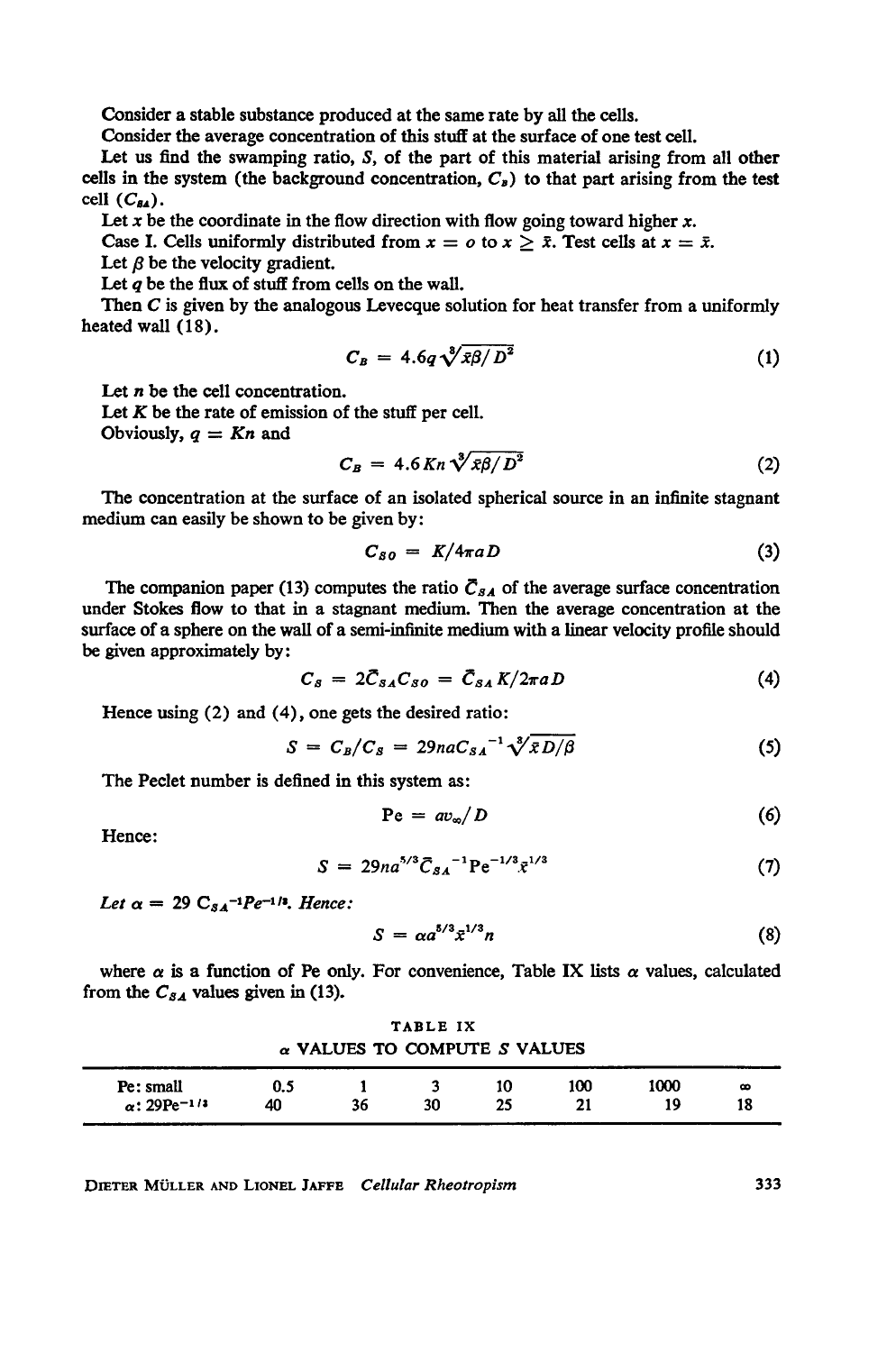Case II. Cell concentration, n is high from  $x = o$  to  $x = \bar{x}$ ; relatively low from  $x = \bar{x}$  to  $x = \bar{x} + g$  where test cell lies.

A minor variation of the above reasoning leads to:

$$
S = \alpha a^{5/3} [(\bar{x} + g)^{1/3} - g^{1/3}] n \tag{9}
$$

APPENDIX II

# CRUDE ANALYSIS OF CHEMOTROPIC INTERACTION OF CELL PAIRS

Consider a point at a distance  $r$  from a spherical source (or cell) of unit radius. The concentration at  $r$  in the steady-state is:

$$
C(r) = K/4\pi r D \tag{1}
$$

Where  $K$  is the rate of emission of a diffusible stuff. Normalize the system by letting  $K = 4\pi D$ . Then:

$$
C(r) = 1/r \tag{2}
$$

Consider two such cells separated by a small gap  $g$ .

Let  $Co$  be the concentration on the most distal part of one cell's surface;  $Ci$ , the most proximal.

In the steady-state, (using 2):

$$
Co \cong 1
$$
  
\n
$$
Ci \cong 1 + 1/(1 + g)
$$
  
\n
$$
V_1 = orientation \cong gradient \cong (Ci - Co)/Ci = 1/(2 + g)
$$
\n(3)

Suppose that the orientation of the outgrowth is scored only as  $+$  or  $-$  depending upon whether an outgrowth is more nearly toward or away from the neighbor respectively.

$$
\therefore V = f_+ - f_-
$$

Where  $f_+$  and  $f_-$  are the fractions of outgrowth, scored  $+$  and  $-$  respectively. Since,  $f_+ = (1 - f_-)$ ,

$$
V_1 = 2f_+ - 1
$$
  
\n
$$
f_+ = (3 + g)/2(2 + g)
$$
\n(4)

Thus for  $g$  equal to one cell radius, approximately 67 per cent of the outgrowths would be expected to form proximally.

#### APPENDIX III

#### DIMENSIONAL ANALYSIS OF SURFACE FORCES EXERTED BY STEADY VISCOUS FLOW

#### On a submerged body

Let  $P = A$  surface force per unit area, *i.e.*, either a pressure or a shearing force.